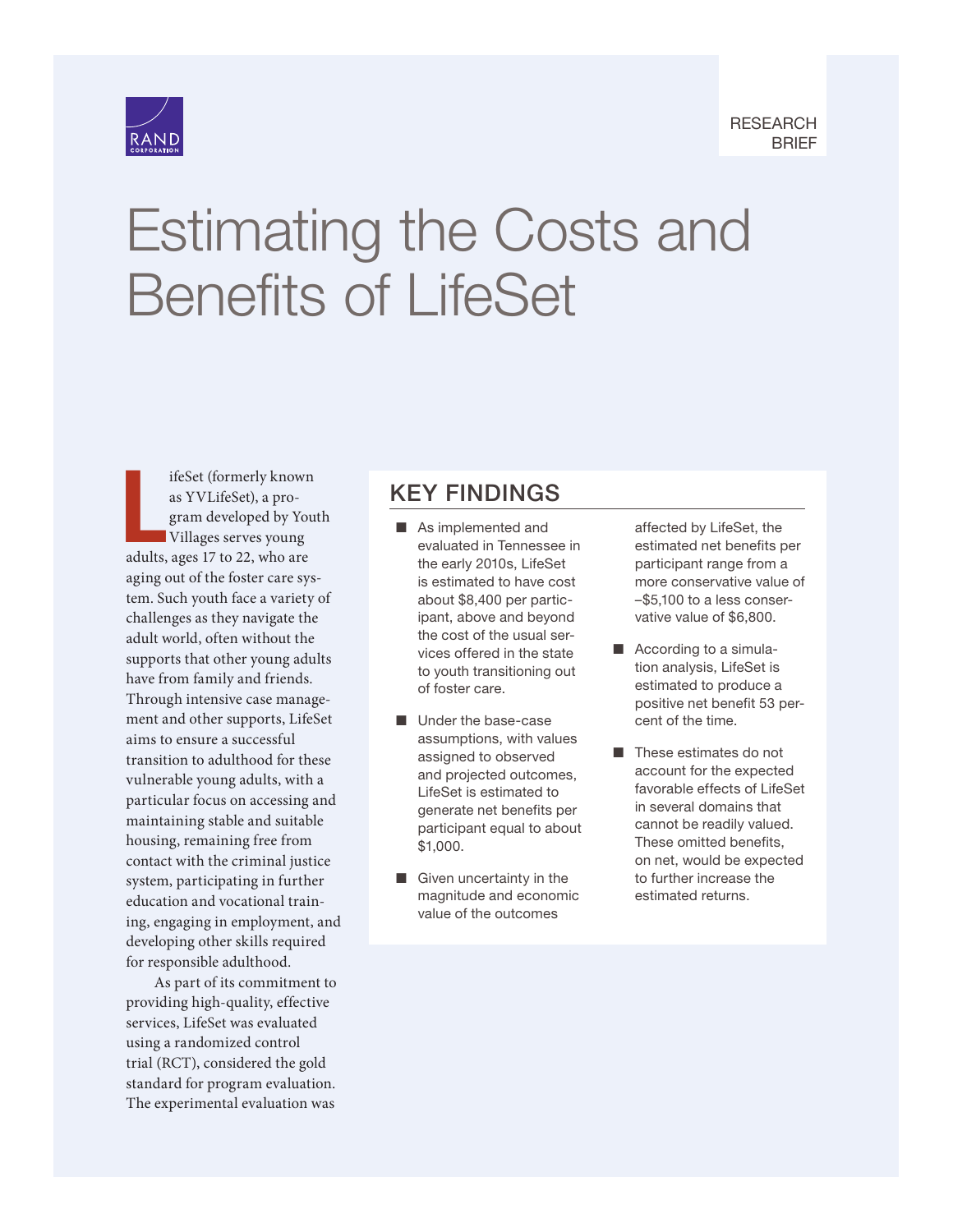conducted by MDRC for a cohort of participants in Tennessee randomly assigned to enroll in the program between October 2010 and October 2012. Outcomes for the treatment and control groups were compared one and two years after randomization. The evaluation found favorable and statistically significant impacts of LifeSet on at least one primary indicator in three of the six domains assessed: employment and earnings, housing stability and economic well-being, and health and safety. None of the outcomes in the education and training and social support domains was statistically significant. One secondary outcome was favorable and statistically significant in the criminal involvement domain.

As an extension of the original program evaluation, RAND researchers conducted a retrospective analysis of the costs and benefits of LifeSet, as implemented and evaluated in Tennessee. The building blocks for the RAND economic analysis were (1) estimating the net cost of serving the LifeSet participants, (2) assigning dollar values to as many of the outcomes measured in the evaluation as possible, and (3) estimating the net benefits per LifeSet participant, defined as the estimated value of the outcomes minus estimated program costs. The benefit-cost analysis (BCA) measures the costs and benefits to society as a whole, including program participants and taxpayers. All dollar figures reported in this brief are expressed in present discounted values, which account for the time value of money using a 3 percent discount rate. Figure 1 summarizes the BCA results.

## Estimated Costs of Delivering LifeSet

The MDRC evaluation estimated the gross perparticipant cost of LifeSet as approximately \$11,840 in 2015 dollars. However, this estimate does not account for the costs to serve the youth in the control group, who received the usual services available to youth aging out of foster care in Tennessee at the time of the study, plus some supplemental supports. Using the available information, the RAND researchers estimated the "business as usual" cost at about \$3,480 per control group member. Thus, the incremental cost for the more intensive LifeSet approach was about \$8,360 per participant.

## Estimated Value of the Observed and Projected Outcomes from LifeSet

The MDRC evaluation measured impacts of LifeSet in six domains one year after randomization, as well as in the domains of education and training, employment and earnings, and criminal involvement two years after randomization. Statistically significant and favorable effects were found one year after randomization for self-reported earnings; for homelessness, economic hardship, mental health problems, and intimate partner violence (IPV); and for receipt of cash or goods in

#### FIGURE 1

Estimated Costs and Benefits for LifeSet Using Base-Case Estimates

| Program costs                                                       | $$ -8,357$  | Outcomes not valued but expected to produce<br>additional benefits: |       |
|---------------------------------------------------------------------|-------------|---------------------------------------------------------------------|-------|
| Value of observed outcomes                                          | 6,506<br>S. | • Reduced housing insecurity (QoL)                                  |       |
| $\left\{ \begin{matrix} 0 \\ 0 \end{matrix} \right\}$<br>• Earnings | 428         | • Reduced economic insecurity (QoL)                                 | $\pm$ |
| • Homelessness                                                      | 36          | • Reduced mental health problems                                    |       |
| မိ<br>• Social welfare program use                                  | $-33$       | • Reduced use of illegal drugs                                      |       |
|                                                                     |             | • Increased use of condoms                                          | $\pm$ |
| · Problem alcohol use                                               | 67          | • Improved social support (QoL)                                     |       |
| $\mathcal{F}$ • Victimization                                       | 6,873       | • Reduced incidence of carrying a gun                               |       |
| <b>THE</b> • Criminal behavior                                      | $-867$      | Outcomes not valued, and expected values<br>are uncertain:          |       |
| Value of projected benefits from educational<br>E.<br>attainment    | 4,885       | • Vocational education attendance                                   |       |
|                                                                     |             | • Health status                                                     |       |
| Value of deadweight loss                                            | $$ -2,053$  | • Health insurance coverage                                         |       |
| Net benefits                                                        | 981         | • Health care utilization                                           |       |
|                                                                     |             |                                                                     |       |

NOTES: All values are present-value 2015 dollars per LifeSet participant. QoL = quality of life.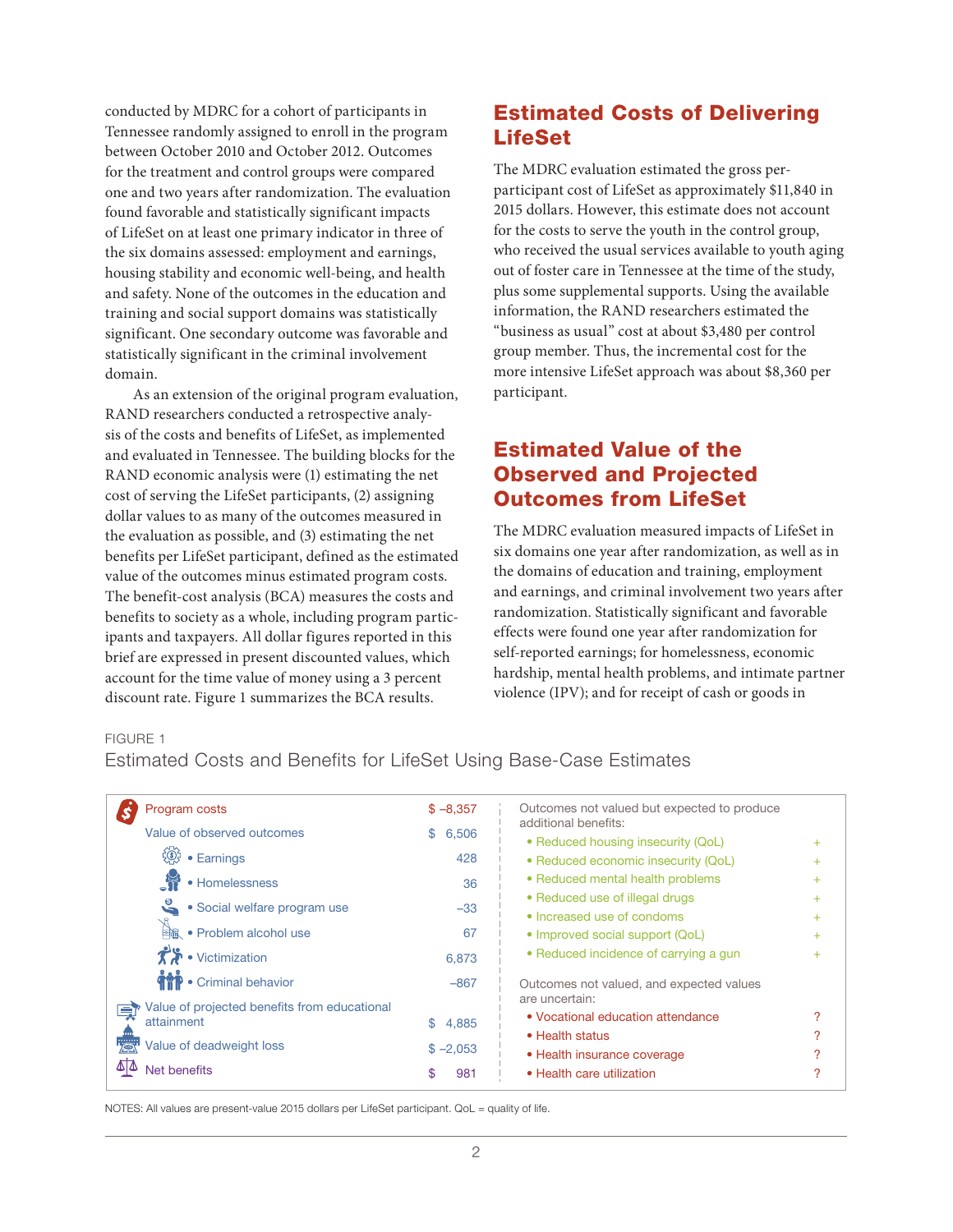exchange for sex. Most other outcomes had favorable effects but were small in magnitude and not statistically significant. The effects on some of the measures of educational enrollment and crime, especially by the second year, were in the unfavorable direction, but none was statistically significant. Use of social support programs was higher for the LifeSet participants but statistically significant only for the Supplemental Nutrition Assistance Program (SNAP). This may be viewed as a favorable outcome by some because it means that youth accessed benefits for which they qualified, but it means that the youth were more dependent on government support, which may be viewed by others as an undesirable result.

To estimate the dollar benefits of LifeSet, all outcomes that could be valued were included regardless of statistical significance, and the uncertainty in the estimates was accounted for in the sensitivity analysis. In addition to valuing observed outcomes up to two years after randomization, the measured effects on educational attainment and enrollment were used to project future benefits in terms of earnings, fringe benefits, and other nonmarket benefits.

With this approach, the per-participant benefits for the observed outcomes were about \$6,500. The largest component was associated with the value of reduced victimization, primarily that associated with IPV. The effect on observed earnings was just over \$400 per participant. The reduction in homelessness and alcohol use generated small savings, while social welfare program use and criminal activity produced small costs.

The other major source of benefits, about \$4,900 per LifeSet participant, derives from the projected future benefits from gains in educational attainment. Although the LifeSet participants were somewhat more likely to have a high school diploma or equivalent one year after randomization, they were less likely to be enrolled in postsecondary education another year later. This mixed result produced a positive net benefit for LifeSet participants after accounting for the probability that higher postsecondary enrollment on the part of the control group would translate into higher educational attainment and the associated lifetime earnings and other benefits.

## Estimate of Efficiency Loss from Taxation

Assuming that LifeSet is implemented by the public sector, best practice for BCA requires accounting for

the effects on economic activity associated the taxes required to pay for the program. Taxes distort economic behavior and result in an efficiency loss. The base-case estimate assumes that it costs \$1.25 to raise a dollar of tax revenue (a deadweight loss of 25 percent). This produced an estimate of the deadweight loss per participant of about –\$2,100.

## The Bottom Line

With the base-case assumptions, LifeSet is estimated to generate positive present-value net benefits of about \$1,000 per participant or a benefit-cost ratio of 1.10. Under the base case, it is important to keep in mind that there were several outcomes measured in the LifeSet evaluation that could not be readily valued, especially aspects that improve quality of life beyond any direct pecuniary effects (e.g., improved housing security). Although many of the estimated effects for the omitted outcomes were small in magnitude, they would be expected to produce additional benefits, as shown in Figure 1. In a few cases, the combined effects of the omitted impacts are uncertain, such as the combined effects on LifeSet participants of increased health insurance coverage, improved mental health status, and increased health care utilization, which could be expected to both increase and decrease costs, with an uncertain net effect.

## Accounting for Uncertainty

The base-case estimates rest on assumptions about the economic values of the outcomes affected by LifeSet, as well as the value of the resources used by the control group. In most cases, there was a range of possible values based on estimates available from the MDRC evaluation or from the research literature. At one extreme, using more conservative assumptions for all values, the bottom line is an estimated present-value net loss of as much as –\$5,100 per participant. Using less conservative assumptions for all parameter values indicates that present-value net benefits could be as high as \$6,800 per participant. Both of these extremes omit any valuation for the omitted outcomes listed on the right side of Figure 1. Thus, the two extreme estimates may be both too negative and not positive enough.

There are other sources of uncertainty, such as those associated with the estimated impacts from participating in LifeSet. As a further sensitivity analysis,